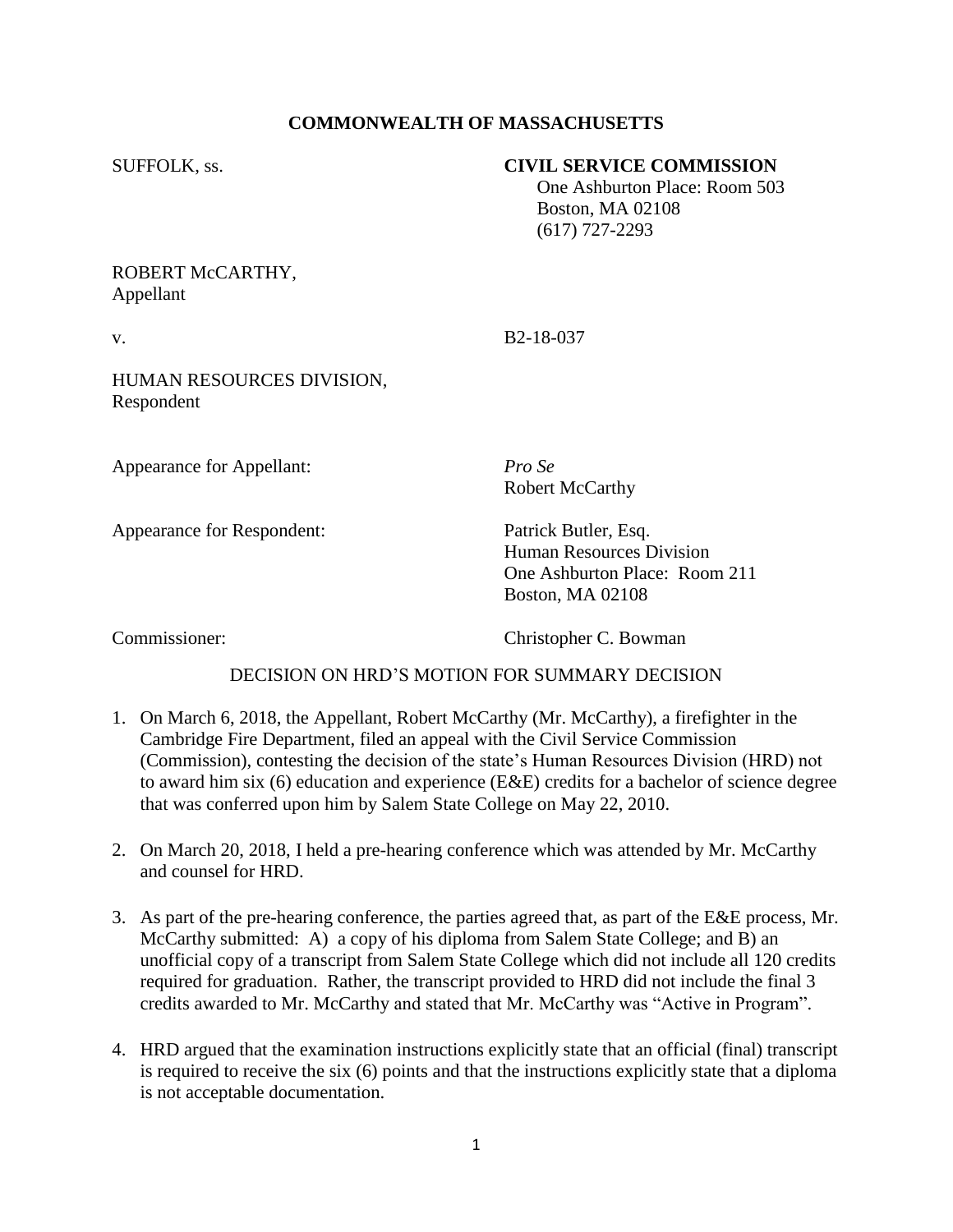- 5. As part of the pre-hearing, I referenced a recent decision, which I subsequently identified as [Jason Sullivan v. HRD, 30 MCSR 264 \(2017\).](https://www.mass.gov/files/documents/2017/06/bac/sullivan_jason_060817.pdf) In Sullivan, HRD did accept an unofficial (but final) transcript since Mr. Sullivan provided HRD with a diploma.
- 6. I informed the parties that the instant appeal may, arguably, be somewhat distinguishable from Sullivan, as the transcript provided to HRD here was not the final transcript, as it did not include all of the credits earned and required to obtain a degree.
- 7. As part of his appeal with the Commission, Mr. McCarthy provided a final, official transcript from Salem State College, which HRD argued was not acceptable as it was not submitted within the required time frame for completing the E&E component of the examination.
- 8. According to Mr. McCarthy, the 6 E&E Points in question would increase his overall score by one (1) point and move him from  $12<sup>th</sup>$  on the eligible list for Fire Lieutenant to  $11<sup>th</sup>$  (tied).
- 9. In order for the Commission to adjudicate this matter, HRD was provided with thirty (30) days to submit a Motion for Summary Decision to the Commission, with a copy to Mr. McCarthy. Upon receipt, Mr.McCarthy had thirty (30) days to file a reply.
- 10. HRD submitted a Motion for Summary Decision. The Appellant failed to file a reply.

#### *Legal Standard*

 The fundamental purpose of the civil service system is to guard against political considerations, favoritism, and bias in governmental hiring and promotion. The commission is charged with ensuring that the system operates on "[b]asic merit principles." Massachusetts Assn. of Minority Law Enforcement Officers v. Abban, 434 Mass. 256 at 259 (2001), citing Cambridge v. Civil Serv. Comm'n., 43 Mass.App.Ct. 300 at 304 (1997). "Basic merit principles" means, among other things, "assuring fair treatment of all applicants and employees in all aspects of personnel administration" and protecting employees from "arbitrary and capricious actions." G.L. c. 31, § 1. Personnel decisions that are marked by political influences or objectives unrelated to merit standards or neutrally applied public policy represent appropriate occasions for the Civil Service Commission to act. Cambridge at 304.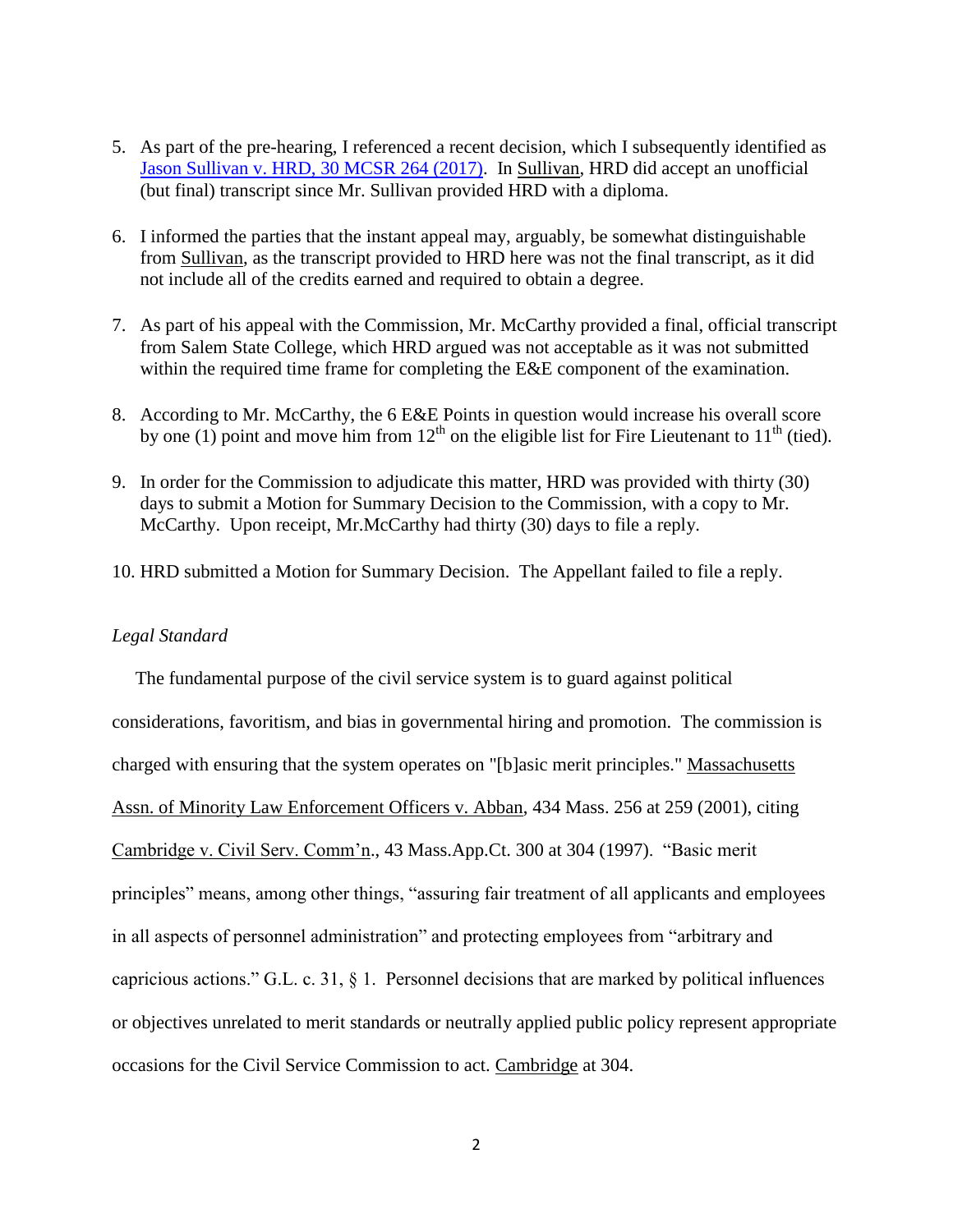G.L. c. 31, § 2(b) addresses appeals to the Commission regarding persons aggrieved by "… any decision, action or failure to act by the administrator, except as limited by the provisions of section twenty-four relating to the grading of examinations …." It provides, *inter alia*,

"No decision of the administrator involving the application of standards established by law or rule to a fact situation shall be reversed by the commission except upon a finding that such decision was not based upon a preponderance of evidence in the record."

Pursuant to G.L. c. 31, § 5(e), HRD is charged with: "conduct[ing] examinations for purposes of establishing eligible lists."

 G.L. c. 31, § 22 states in relevant part: "In any competitive examination, an applicant shall be given credit for employment or experience in the position for which the examination is held."

 In Cataldo v. Human Resources Division, 23 MCSR 617 (2010), the Commission stated that " … under Massachusetts civil service laws and rules, HRD is vested with broad authority to determine the requirements for competitive civil service examinations, including the type and weight given as 'credit for such training and experience as of the time designated by HRD.' G.L. c. 31, § 22(1)."

#### *Analysis*

 As referenced above, HRD, as the Personnel Administrator, is vested with broad authority regarding the type and weight of credit given for training and experience as part of examinations. The Commission, however, must ensure that HRD's decisions are uniform, and not arbitrary or capricious.

 Here, HRD argues that "the instructions as written explicitly state that applicants must submit 'official transcripts from regionally accredited colleges or universities … with a conferred degree date'. As such, HRD requires any documentation submitted for this claim clearly state that it is an 'official transcript'. An unofficial transcript is not able to be verified and therefore,

3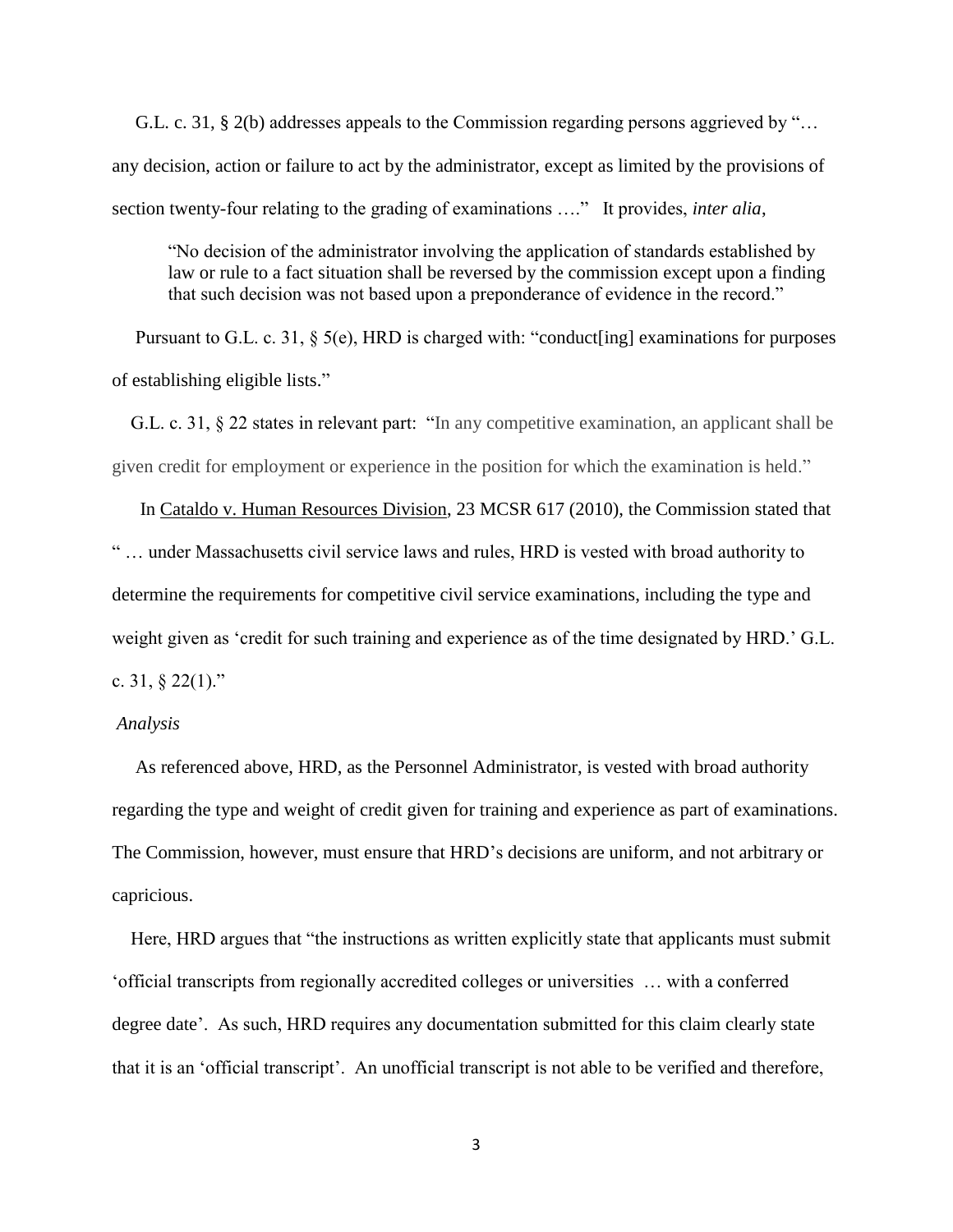is not accepted. Therefore, anything short of an official transcript, and the candidate will receive no points." Further, HRD argues that a diploma is not acceptable as it is "not able to be verified and, therefore, is not accepted." HRD failed to address the Commission's decision in Sullivan in its brief.

 In Sullivan, there were two problems with HRD's argument. First, none of the instructions provided by HRD as part of that appeal referenced the need to submit "official" transcripts. Here, as part of this 2017 examination, the instructions now explicitly state that "official" transcripts must be submitted.

 Second, in Sullivan, HRD did indeed provide Mr. Sullivan with full credit for one (1) masters degree based in part on an "unofficial" transcript. When I inquired about this inconsistency in Sullivan, HRD stated that the unofficial transcript was accompanied by a diploma, thus justifying the awarding of the E&E points for that question. Yet, as again pointed out by HRD here, HRD's instructions explicitly exclude diplomas as a form of verification.

 Although the instant appeal is a (very) close call, it is distinguishable from Sullivan, and, based on the undisputed facts, HRD's Motion for Summary Decision must be allowed. First, as referenced above, HRD's instructions now explicitly state that an "official" transcript must be submitted to verify that the degree in question was conferred upon the applicant. Here, Mr. McCarthy submitted an unofficial transcript. Second, the unofficial transcript that Mr. McCarthy submitted stated that Mr. McCarthy was "active in program" and that, as of the date of the transcript, had not completed all of the credits required to be awarded a bachelor's degree. Although Mr. McCarthy did submit a diploma received on a later date, the submission of incomplete, conflicting information provided HRD with a sound and reasonable basis to conclude that Mr. McCarthy had failed to follow the instructions and that he should not be

4